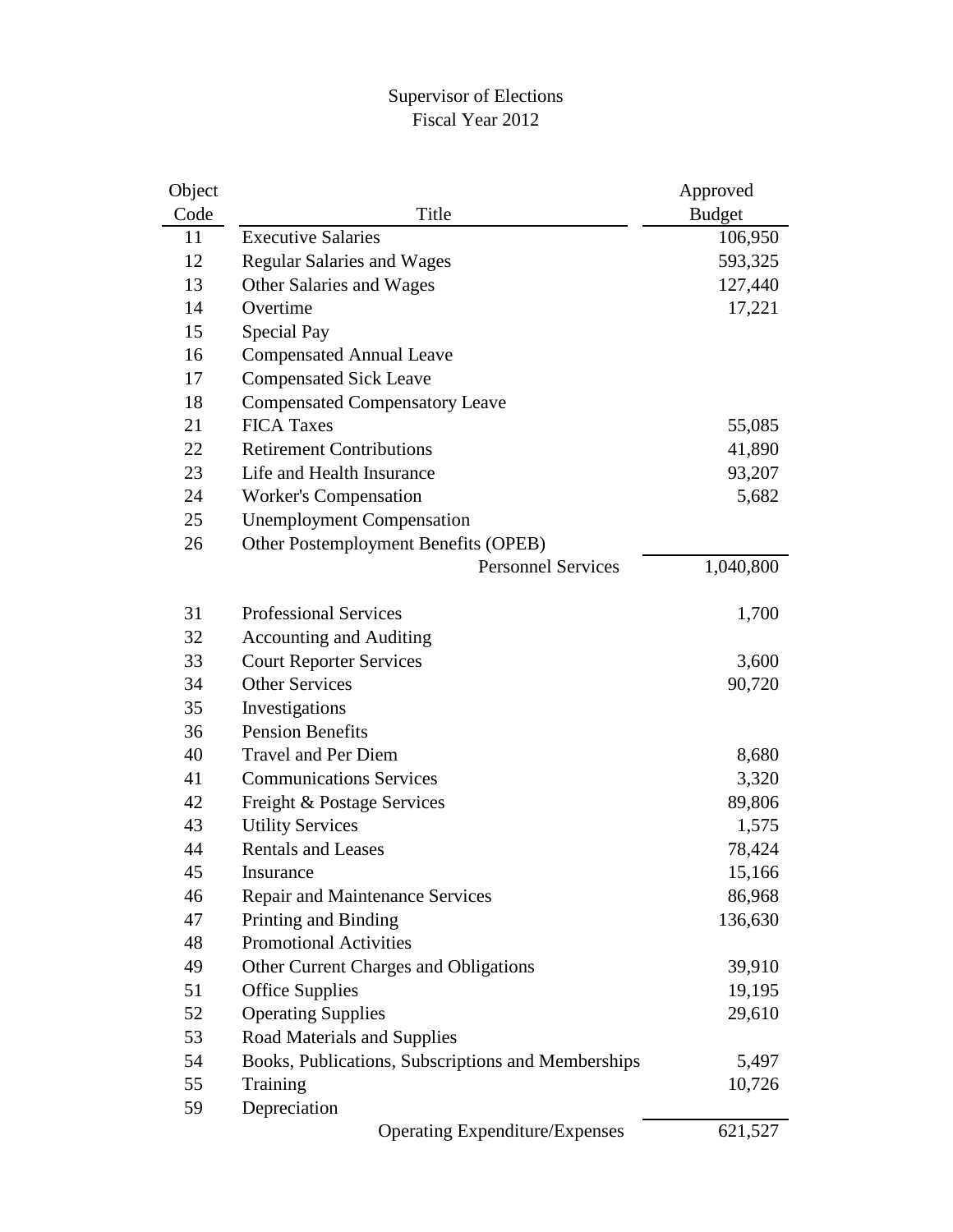#### Supervisor of Elections Fiscal Year 2012

| Object |                                                    | Approved         |
|--------|----------------------------------------------------|------------------|
| Code   | Title                                              | <b>Budget</b>    |
| 61     | Land                                               |                  |
| 62     | <b>Buildings</b>                                   |                  |
| 63     | Infrastructure                                     |                  |
| 64     | Machinery and Equipment                            | 12,908           |
| 65     | <b>Construction in Progress</b>                    |                  |
| 66     | Books, Publications and Library Materials          |                  |
| 67     | <b>Works of Art/Collections</b>                    |                  |
| 68     | <b>Intangible Assets</b>                           |                  |
|        | Capital Outlay                                     | 12,908           |
|        |                                                    |                  |
| 71     | Principal                                          |                  |
| 72     | Interest                                           |                  |
| 73     | <b>Other Debt Service Costs</b>                    |                  |
|        | Debt Service                                       | $\overline{0}$   |
| 81     | Aids to Government Agencies                        |                  |
| 82     | Aids to Private Organizations                      |                  |
| 83     | <b>Other Grants and Aids</b>                       |                  |
|        | <b>Grants and Aids</b>                             | $\boldsymbol{0}$ |
|        |                                                    |                  |
| 91     | <b>Intragovernmental Transfers</b>                 |                  |
| 92     | Advances                                           |                  |
| 93     | Nonoperating Interest - Proprietary Funds          |                  |
| 94     | Nonoperating Grant Expense - Proprietary Funds     |                  |
| 95     | <b>Other Nonoperating Uses - Proprietary Funds</b> |                  |
| 99     | <b>Other Uses</b>                                  |                  |
|        | <b>Other Uses</b>                                  | $\overline{0}$   |
|        | <b>Total Budget</b>                                | 1,675,235        |
|        |                                                    |                  |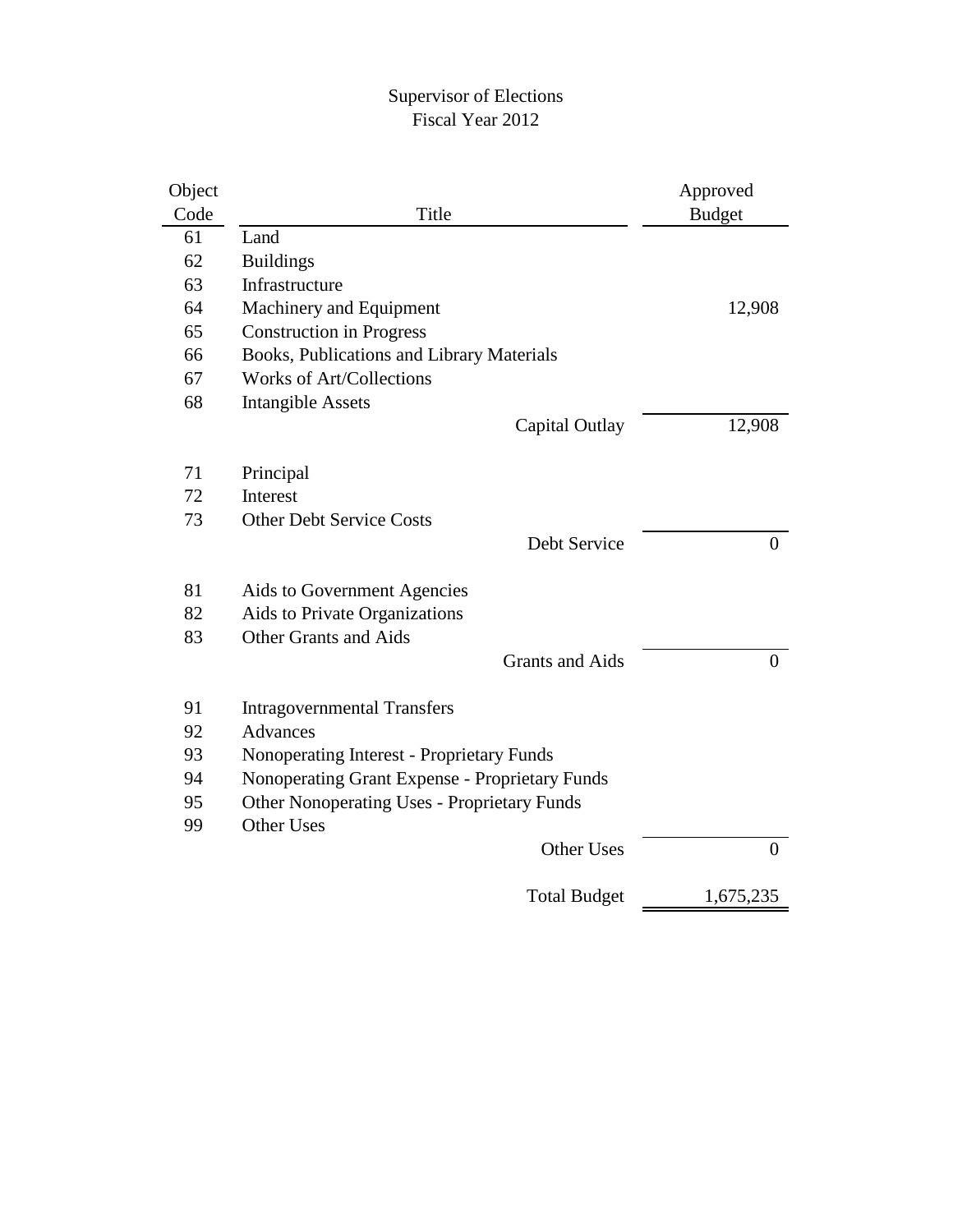# **FY12 Approved Revenue Budget by Department**

| Account      | Title                                            | 2nd Prior<br>Actual | 1st Prior<br>Actual | <b>Current Budget</b><br>Original | <b>BCC</b><br>Approved | $+/-$      | %<br>$+/-$ |
|--------------|--------------------------------------------------|---------------------|---------------------|-----------------------------------|------------------------|------------|------------|
| 011<br>0185R | SUPERVISOR OF ELECTIONS - GF<br>SOE REVENUE - GF |                     |                     |                                   |                        |            |            |
|              | 341551 S.O.E. QUALIFYING FEES                    | \$0                 | \$0                 | \$0                               | \$300                  | \$300      | <b>NA</b>  |
|              | 341552S.O.E. MISCELLANEOUS                       | \$480               | \$660               | \$200                             | \$200                  | \$0        | 0.0%       |
|              | 341553 S.O.E. ELECTION SERVICES                  | \$44,507            | \$15,720            | \$23,800                          | \$4,000                | (\$19,800) | (83.2%)    |
|              | 341554 S.O.E. COPIES                             | \$52                | \$31                | \$200                             | \$200                  | \$0        | 0.0%       |
|              | 341555 S.O.E. PAGES                              | \$15                | \$154               | \$50                              | \$50                   | \$0        | 0.0%       |
|              | 341556 S.O.E. PETITIONS                          | \$393               | \$2,635             | \$50                              | \$2,000                | \$1,950    | 3900.0%    |
|              | 341557 S.O.E. VOTER LIST (CD/ET)                 | \$403               | \$1,306             | \$250                             | \$250                  | \$0        | 0.0%       |
|              | 341558 S.O.E. MAPS                               | \$100               | \$70                | \$20                              | \$20                   | \$0        | 0.0%       |
|              | 341559 S.O.E. LABELS                             | \$0                 | \$1,027             | \$100                             | \$100                  | \$0        | 0.0%       |
|              | <b>CHARGES FOR SERVICES</b>                      | \$45,949            | \$21,602            | \$24,670                          | \$7,120                | (\$17,550) | $(71.1\%)$ |
|              | 361101 INTEREST ON TIME DEPOSITS                 | (\$2,013)           | \$1,632             | \$0                               | \$0                    | \$0        | <b>NA</b>  |
|              | 361104 STATE INVESTMENT POOL INT                 | (\$127)             | \$57                | \$0                               | \$0                    | \$0        | <b>NA</b>  |
|              | 361400 GAIN OR (LOSS) SALE INVST                 | \$2,095             | \$132               | \$0                               | \$0                    | \$0        | <b>NA</b>  |
|              | <b>MISCELLANEOUS REVENUE</b>                     | (\$45)              | \$1,821             | \$0                               | \$0                    | \$0        | <b>NA</b>  |
|              | 381001 BUDG TRF-GENERAL FUND                     | \$1,585,885         | \$1,621,655         | \$1,629,255                       | \$1,668,115            | \$38,860   | 2.4%       |
|              | <b>OTHER SOURCES</b>                             | \$1,585,885         | \$1,621,655         | \$1,629,255                       | \$1,668,115            | \$38,860   | 2.4%       |
|              | <b>TOTAL DEPARTMENT</b>                          | \$1,631,789         | \$1,645,078         | \$1,653,925                       | \$1,675,235            | \$21,310   | 1.3%       |

Date: 8/16/2011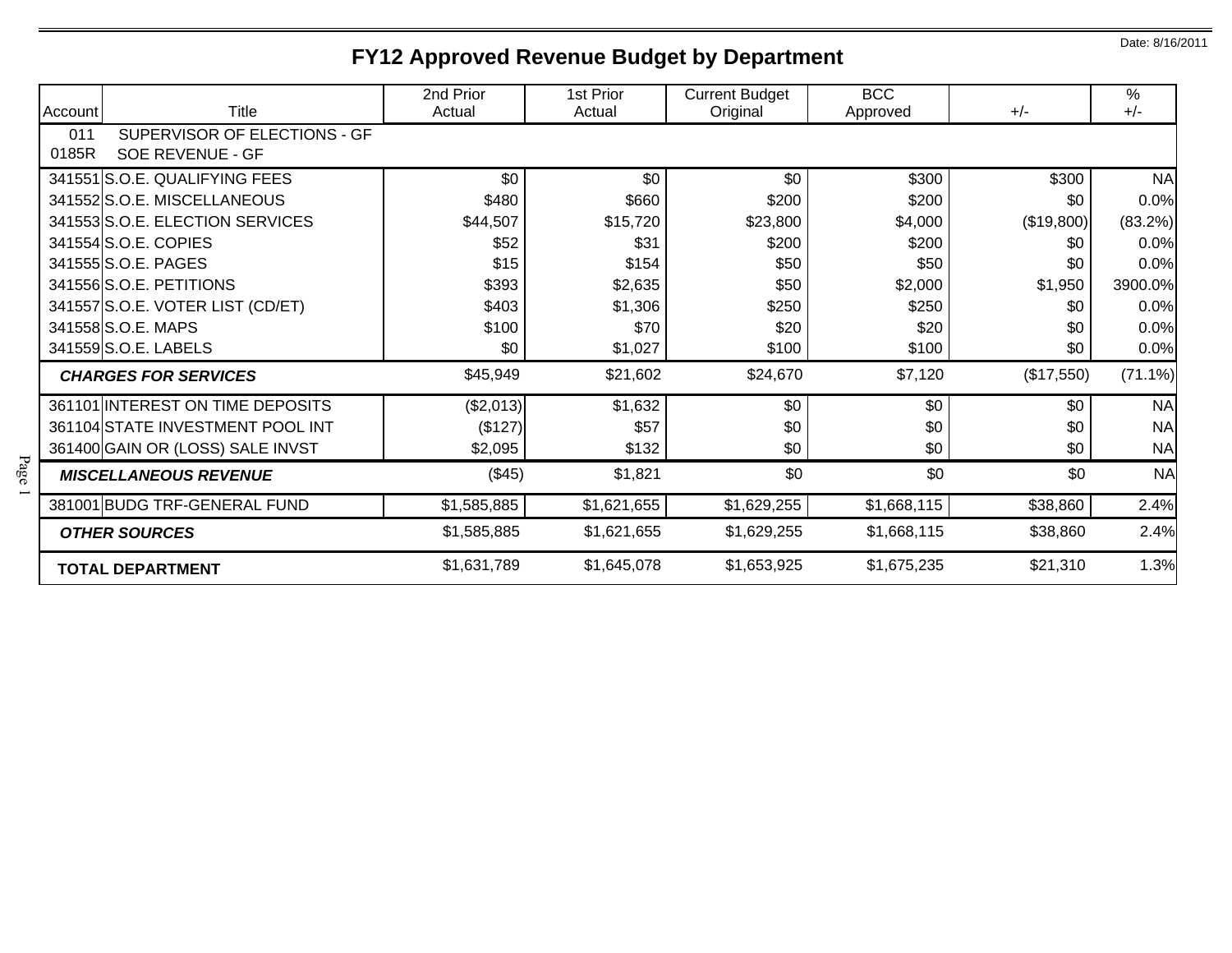## **Department Positions**

| Classification |                                      | <b>Classification Title</b>      | Amount       | #  |
|----------------|--------------------------------------|----------------------------------|--------------|----|
| 0185           | 001 GENERAL FUND                     |                                  |              |    |
| 0010           | SUPERVISOR OF ELECTIONS              |                                  | \$106,949.56 | 1  |
|                |                                      | <b>ELECTED OFFICIAL SALARIES</b> | \$106,949.56 |    |
| 3281           | <b>ELECTIONS INFO SYS MGR</b>        |                                  | \$63,880.30  | 14 |
| 6110           | <b>COMPUTER TECHNICIAN I</b>         |                                  | \$29,551.66  |    |
| 6191           | CHIEF DEPUTY OF OPS/ADMIN            |                                  | \$62,530.26  |    |
| 6601           | CHIEF DEPUTY OF VOTER REG            |                                  | \$59,144.45  |    |
| 6641           | <b>ELECTIONS SPECIALIST I</b>        |                                  | \$28,043.47  |    |
| 6641           | <b>ELECTIONS SPECIALIST I</b>        |                                  | \$25,464.26  |    |
| 6682           | <b>ELECTIONS SPECIALIST II</b>       |                                  | \$57,494.41  |    |
| 6682           | <b>ELECTIONS SPECIALIST II</b>       |                                  | \$34,995.88  |    |
| 6682           | <b>ELECTIONS SPECIALIST II</b>       |                                  | \$33,643.77  |    |
| 6682           | <b>ELECTIONS SPECIALIST II</b>       |                                  | \$30,404.11  |    |
| 6800           | <b>VOTER EDUCATION/PR COOR</b>       |                                  | \$45,429.80  |    |
| 6845           | <b>CANDIDATE &amp; ABSENTEE COOR</b> |                                  | \$33,300.90  |    |
| 8120           | ELECTIONS WAREHOUSE FMN              |                                  | \$34,557.08  |    |
| 8291           | <b>VOTING MACHINE TECH (FT)</b>      |                                  | \$21,514.87  |    |
|                |                                      | <b>SALARIES/WAGES-FULL-TIME</b>  | \$559,955.22 |    |
| 6642           | ELECTIONS SPEC I (PT)                |                                  | \$18,865.89  | 2  |
| 8290           | <b>VOTING MACHINE TECH (PT)</b>      |                                  | \$14,504.53  |    |
|                |                                      | <b>SALARIES/WAGES-PART-TIME</b>  | \$33,370.42  |    |
|                |                                      | <b>DEPARTMENT TOTAL</b>          | \$700,275.20 | 17 |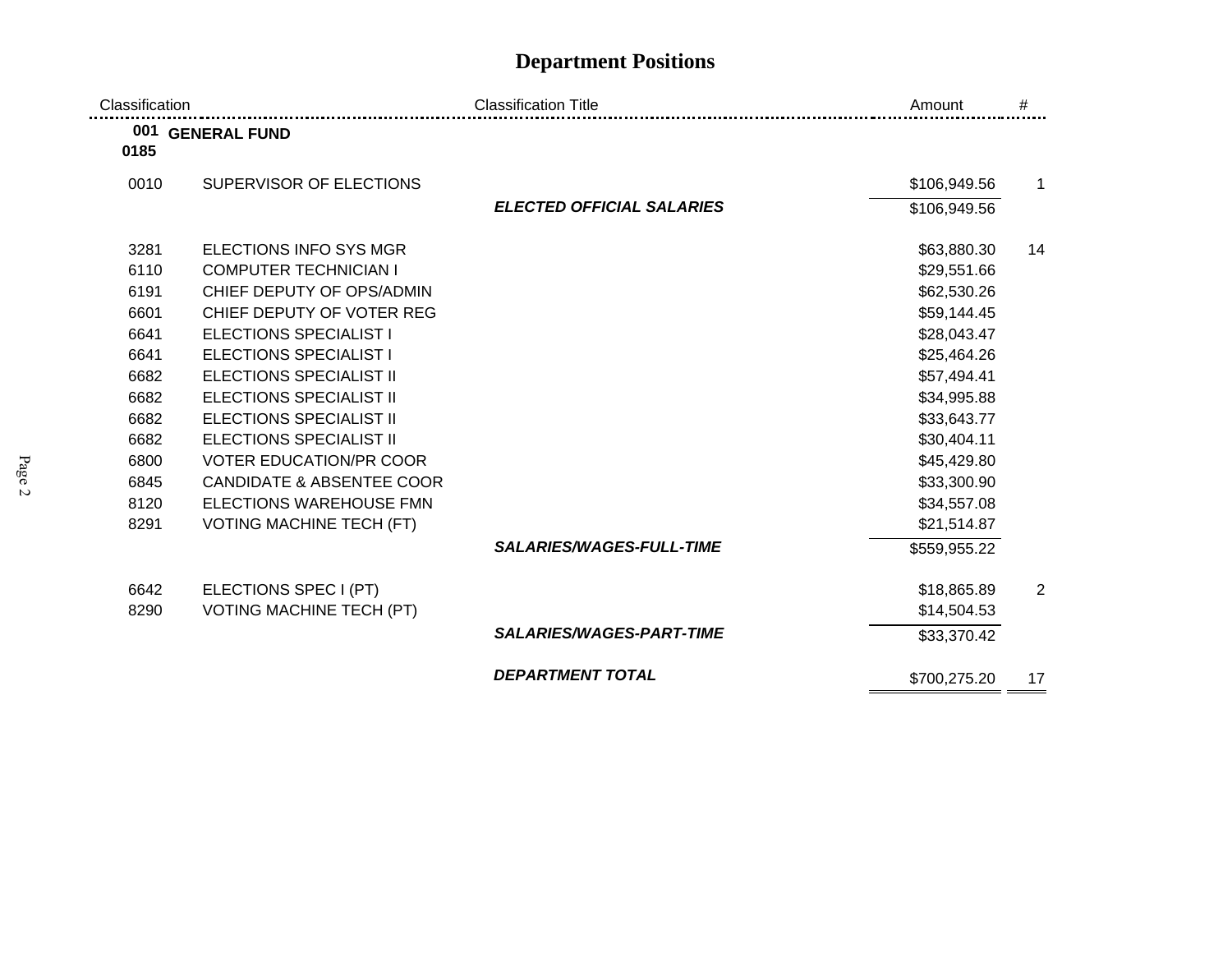## **FY12 Approved Expenditure Budget by Department**

Date: 8/16/2011

| Account                                                            | <b>Account Title</b>             | 2nd Prior<br>Actuals | 1st Prior<br>Actuals | <b>Current Budget</b><br>Original | <b>BCC</b><br>Approved | $+/-$      | $\%$<br>$+/-$ |
|--------------------------------------------------------------------|----------------------------------|----------------------|----------------------|-----------------------------------|------------------------|------------|---------------|
| 011 SUPERVISOR OF ELECTIONS - GF<br>0185 SUPERVISOR ELECTIONS - GF |                                  |                      |                      |                                   |                        |            |               |
|                                                                    | 511010 ELECTED OFFICIAL SALARIES | \$105,781            | \$105,348            | \$105,064                         | \$106,950              | \$1,886    | 1.8%          |
|                                                                    | 512010 SALARIES/WAGES-FULL-TIME  | \$555,759            | \$582,288            | \$606,039                         | \$559,955              | (\$46,084) | (7.6%)        |
|                                                                    | 512020 SALARIES/WAGES-PART-TIME  | \$0                  | \$0                  | \$0                               | \$33,370               | \$33,370   | <b>NA</b>     |
|                                                                    | 514010 OVERTIME                  | \$49,005             | \$12,358             | \$16,360                          | \$17,171               | \$811      | 5.0%          |
|                                                                    | 521000 FICA TAXES                | \$51,406             | \$50,745             | \$54,400                          | \$54,885               | \$485      | 0.9%          |
|                                                                    | 522000 RETIREMENT CONTRIBUTIONS  | \$77,590             | \$78,414             | \$84,718                          | \$41,890               | (\$42,828) | (50.6%)       |
|                                                                    | 523000 LIFE & HEALTH INSURANCE   | \$93,306             | \$84,677             | \$106,607                         | \$93,207               | (\$13,400) | (12.6%)       |
|                                                                    | 524000 WORKERS' COMPENSATION     | \$5,839              | \$4,668              | \$4,674                           | \$5,682                | \$1,008    | 21.6%         |
|                                                                    | <b>PERSONNEL SERVICES</b>        | \$938,686            | \$918,499            | \$977,862                         | \$913,110              | (\$64,752) | $(6.6\%)$     |
|                                                                    | 531001 PS-ATTORNEY-OTHER         | \$15,215             | \$31,116             | \$1,500                           | \$1,500                | \$0        | 0.0%          |
|                                                                    | 531300 PS-HEALTH EXAMS           | \$0                  | \$0                  | \$200                             | \$200                  | \$0        | 0.0%          |
|                                                                    | 534500 CS-PERSONNEL              | \$21,426             | \$11,471             | \$500                             | \$500                  | \$0        | 0.0%          |
|                                                                    | 534900 CS-OTHER                  | \$2,660              | \$450                | \$4,500                           | \$1,500                | (\$3,000)  | (66.7%)       |
|                                                                    | 540001 TRAVEL IN-COUNTY          | \$179                | \$132                | \$1,000                           | \$1,000                | \$0        | 0.0%          |
|                                                                    | 540002 TRAVEL OUT-OF-COUNTY      | \$3,322              | \$4,822              | \$4,650                           | \$1,805                | (\$2,845)  | (61.2%)       |
|                                                                    | 540005 TRAVEL LODGING EXPENSES   | \$11,622             | \$3,918              | \$9,575                           | \$4,875                | (\$4,700)  | $(49.1\%)$    |
|                                                                    | 541010 COMMUNICATIONS SERVICE    | \$7,432              | \$2,140              | \$2,160                           | \$2,160                | \$0        | 0.0%          |
|                                                                    | 541011 CELLULAR PHONES/PAGERS    | \$1,128              | \$394                | \$660                             | \$660                  | \$0        | 0.0%          |
|                                                                    | 542001 POSTAGE/FREIGHT CHARGES   | \$23,599             | \$37,868             | \$11,072                          | \$53,874               | \$42,802   | 386.6%        |
|                                                                    | 543001 UTILITIES-ELECTRIC        | \$2,175              | \$2,401              | \$1,575                           | \$1,575                | \$0        | 0.0%          |
|                                                                    | 544620 R/L-BUILDINGS             | \$72,316             | \$72,316             | \$68,734                          | \$68,734               | \$0        | 0.0%          |
|                                                                    | 544644 R/L-FLEET VEHICLES        | \$300                | \$60                 | \$90                              | \$90                   | \$0        | 0.0%          |
|                                                                    | 545990 INSURANCE-OTHER           | \$22,876             | \$21,254             | \$21,321                          | \$15,166               | (\$6, 155) | (28.9%)       |
|                                                                    | 546050 RM-OFFICE MACHINES        | \$0                  | \$164                | \$300                             | \$300                  | \$0        | 0.0%          |
|                                                                    | 546620 RM-FACILITIES             | \$0                  | \$0                  | \$7,900                           | \$0                    | (\$7,900)  | $(100.0\%)$   |
|                                                                    | 546640RM-EQUIPMENT               | \$2,020              | \$4,044              | \$9,177                           | \$13,762               | \$4,585    | 50.0%         |
|                                                                    | 546644 RM-VEHICLES-FLEET         | \$2,044              | \$1,429              | \$1,819                           | \$1,629                | (\$190)    | $(10.4\%)$    |
|                                                                    | 546900 RM-TECHINCAL SUPT SERVICE | \$33,475             | \$36,669             | \$33,700                          | \$33,360               | (\$340)    | $(1.0\%)$     |
|                                                                    | 547002 PRINTING & BINDING        | \$18,974             | \$13,014             | \$14,119                          | \$24,019               | \$9,900    | 70.1%         |
|                                                                    | 549307 PUBLIC RELATIONS          | \$6,752              | \$5,177              | \$15,125                          | \$100                  | (\$15,025) | (99.3%)       |

Page 3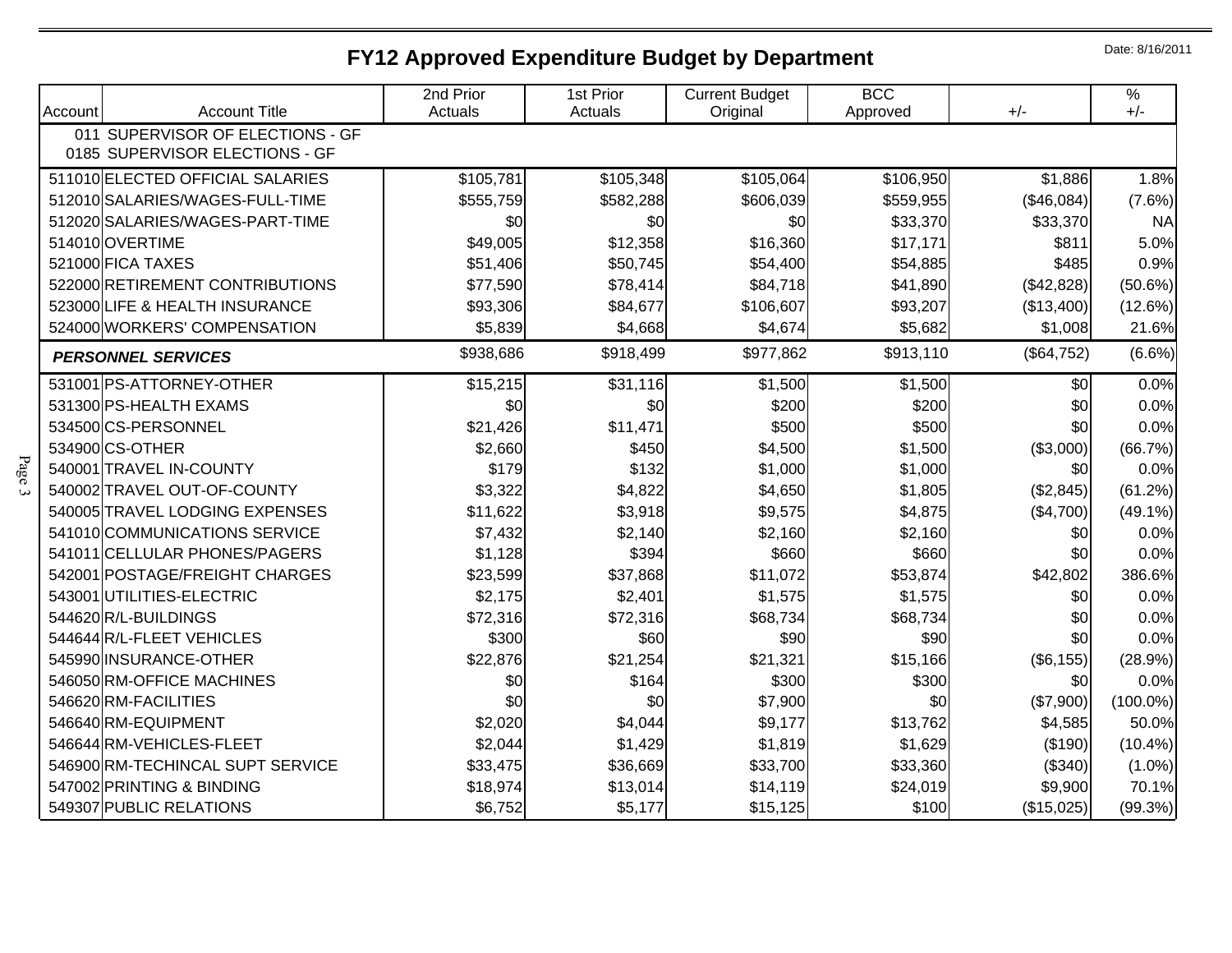## **FY12 Approved Expenditure Budget by Department**

Date: 8/16/2011

|         |                                  | 2nd Prior   | 1st Prior   | <b>Current Budget</b> | <b>BCC</b>  |            | %           |
|---------|----------------------------------|-------------|-------------|-----------------------|-------------|------------|-------------|
| Account | <b>Account Title</b>             | Actuals     | Actuals     | Original              | Approved    | $+/-$      | $+/-$       |
|         | 549900 MISCELLANEOUS CHARGES     | \$5,618     | \$2,487     | \$5,500               | \$4,500     | (\$1,000)  | (18.2%)     |
|         | 549901 LEGAL ADVERTISING         | \$1,890     | \$3,292     | \$3,060               | \$3,060     | \$0        | 0.0%        |
|         | 549904 JOB LISTING EXPENSES      | \$0         | \$0         | \$200                 | \$200       | \$0        | 0.0%        |
|         | 549905 MOTOR VEHICLE REPORTS     | \$0         | \$0         | \$50                  | \$50        | \$0        | 0.0%        |
|         | 549906 BACKGROUND CHECKS         | \$0         | \$61        | \$500                 | \$500       | \$0        | 0.0%        |
|         | 551001 OFFICE SUPPLIES           | \$7,907     | \$10,904    | \$8,200               | \$9,700     | \$1,500    | 18.3%       |
|         | 552010 FLEET FUEL                | \$2,558     | \$3,470     | \$2,885               | \$6,591     | \$3,706    | 128.5%      |
|         | 552500 TOOLS & SMALL IMPLEMENTS  | \$551       | \$14        | \$750                 | \$750       | \$0        | 0.0%        |
|         | 552800 COMPUTER SUPPLIES         | \$2,376     | \$12,276    | \$7,522               | \$6,090     | ( \$1,432) | $(19.0\%)$  |
|         | 552801 COMPUTER SOFTWARE         | \$810       | \$2,738     | \$7,649               | \$11,979    | \$4,330    | 56.6%       |
|         | 552990 OTHER SUPPLIES            | \$468       | \$1,592     | \$500                 | \$500       | \$0        | 0.0%        |
|         | 554001 BOOK/PUB/SUB/MEMBERSHIPS  | \$6,002     | \$5,443     | \$6,204               | \$5,497     | (\$707)    | (11.4%)     |
|         | 555001 TRAINING/EDUCATION EXPENS | \$16,333    | \$10,679    | \$17,666              | \$10,726    | (\$6,940)  | (39.3%)     |
|         | <b>OPERATING EXPENSES</b>        | \$292,031   | \$301,794   | \$270,363             | \$286,952   | \$16,589   | 6.1%        |
|         | 564101 OFFICE MACHINES           | \$0         | \$27,087    | \$14,291              | \$0         | (\$14,291) | $(100.0\%)$ |
|         | 564103 COMPUTER EQUIPMENT        | \$6,340     | \$0         | \$13,600              | \$12,908    | (\$692)    | $(5.1\%)$   |
|         | <b>CAPITAL OUTLAY</b>            | \$6,340     | \$27,087    | \$27,891              | \$12,908    | (\$14,983) | (53.7%)     |
|         | <b>TOTAL DEPARTMENT</b>          | \$1,237,057 | \$1,247,380 | \$1,276,116           | \$1,212,970 | (\$63,146) | (4.9%)      |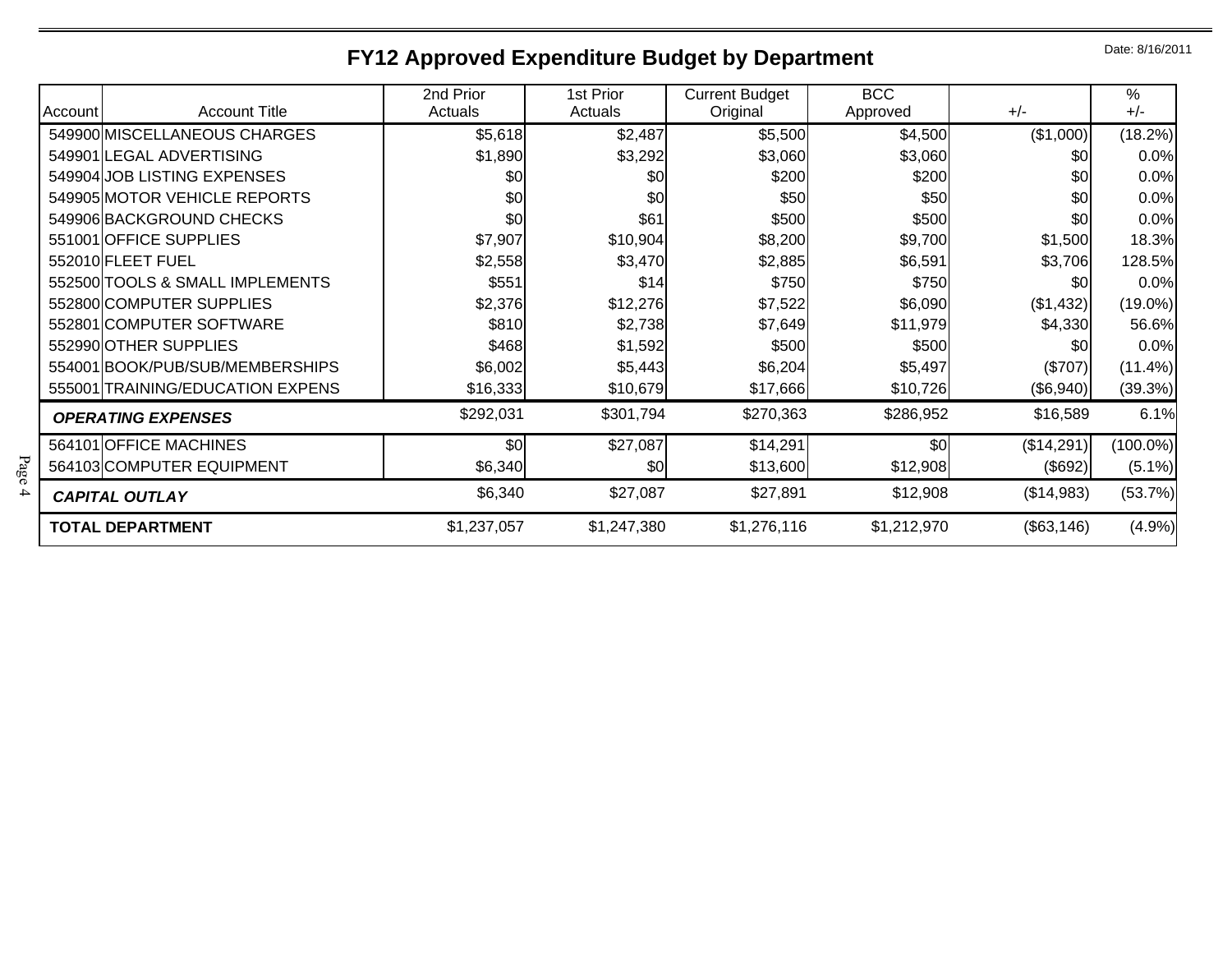## **FY12 Approved Expenditure Budget by Department**

Date: 8/16/2011

| Account | <b>Account Title</b>             | 2nd Prior<br>Actuals | 1st Prior<br>Actuals | <b>Current Budget</b><br>Original | <b>BCC</b><br>Approved | $+/-$            | $\%$<br>$+/-$ |
|---------|----------------------------------|----------------------|----------------------|-----------------------------------|------------------------|------------------|---------------|
|         | 011 SUPERVISOR OF ELECTIONS - GF |                      |                      |                                   |                        |                  |               |
|         | 0186 ELECTION EXPENSES - GF      |                      |                      |                                   |                        |                  |               |
|         | 513010 SALARIES/WAGES-RELIEF     | \$9,246              | \$7,250              | \$8,435                           | \$7,440                | (\$995)          | (11.8%)       |
|         | 513020 SALARIES/WAGES-POLL WORKS | \$76,735             | \$115,262            | \$72,338                          | \$120,000              | \$47,662         | 65.9%         |
|         | 514010 OVERTIME                  | \$0                  | \$14                 | \$50                              | \$50                   | \$0              | 0.0%          |
|         | 521000 FICA TAXES                | \$707                | \$548                | \$200                             | \$200                  | \$0              | 0.0%          |
|         | <b>PERSONNEL SERVICES</b>        | \$86,689             | \$123,074            | \$81,023                          | \$127,690              | \$46,667         | 57.6%         |
|         | 533020 COURT REPORTER SERVICES   | \$2,280              | \$840                | \$1,550                           | \$3,600                | \$2,050          | 132.3%        |
|         | 534500 CS-PERSONNEL              | \$68,740             | \$67,633             | \$68,555                          | \$88,720               | \$20,165         | 29.4%         |
|         | 540001 TRAVEL IN-COUNTY          | \$1,007              | \$996                | \$1,000                           | \$1,000                | \$0              | 0.0%          |
|         | 541010 COMMUNICATIONS SERVICE    | \$320                | \$691                | \$500                             | \$500                  | \$0              | 0.0%          |
|         | 542001 POSTAGE/FREIGHT CHARGES   | \$16,392             | \$20,613             | \$34,587                          | \$35,932               | \$1,345          | 3.9%          |
|         | 544620R/L-BUILDINGS              | \$6,114              | \$3,600              | \$3,850                           | \$5,400                | \$1,550          | 40.3%         |
|         | 544640R/L-EQUIPMENT              | \$3,267              | \$2,061              | \$4,200                           | \$4,200                | \$0              | 0.0%          |
|         | 544644 R/L-FLEET VEHICLES        | \$0                  | \$360                | \$0                               | \$0                    | \$0              | <b>NA</b>     |
|         | 546640RM-EQUIPMENT               | \$20,326             | \$20,892             | \$24,320                          | \$21,269               | (\$3,051)        | (12.5%)       |
|         | 546900 RM-TECHINCAL SUPT SERVICE | \$11,770             | \$8,622              | \$16,469                          | \$16,648               | \$179            | 1.1%          |
|         | 547001 BALLOT PRINTING           | \$58,175             | \$89,994             | \$86,560                          | \$77,750               | (\$8,810)        | (10.2%)       |
|         | 547002 PRINTING & BINDING        | \$8,601              | \$13,721             | \$25,129                          | \$34,861               | \$9,732          | 38.7%         |
|         | 549307 PUBLIC RELATIONS          | \$0                  | \$2,546              | \$3,300                           | \$22,000               | \$18,700         | 566.7%        |
|         | 549900 MISCELLANEOUS CHARGES     | \$235                | \$2,173              | \$7,500                           | \$3,500                | $(\$4,000)$      | (53.3%)       |
|         | 549901 LEGAL ADVERTISING         | \$3,397              | \$9,577              | \$3,500                           | \$6,000                | \$2,500          | 71.4%         |
|         | 551001 OFFICE SUPPLIES           | \$2,940              | \$10,840             | \$5,000                           | \$9,495                | \$4,495          | 89.9%         |
|         | 552013 SIGN MATERIALS            | \$255                | \$4,937              | \$1,000                           | \$500                  | (\$500)          | $(50.0\%)$    |
|         | 552014 GASOLINE & SPECIAL FUELS  | \$0                  | \$0                  | \$100                             | \$100                  | \$0              | 0.0%          |
|         | 552800 COMPUTER SUPPLIES         | \$51,129             | \$0                  | \$200                             | \$200                  | \$0              | 0.0%          |
|         | 552990 OTHER SUPPLIES            | \$9,841              | \$20,710             | \$9,466                           | \$2,900                | $($ \$6,566) $ $ | $(69.4\%)$    |
|         | <b>OPERATING EXPENSES</b>        | \$264,788            | \$280,805            | \$296,786                         | \$334,575              | \$37,789         | 12.7%         |
|         | <b>TOTAL DEPARTMENT</b>          | \$351,477            | \$403,879            | \$377,809                         | \$462,265              | \$84,456         | 22.4%         |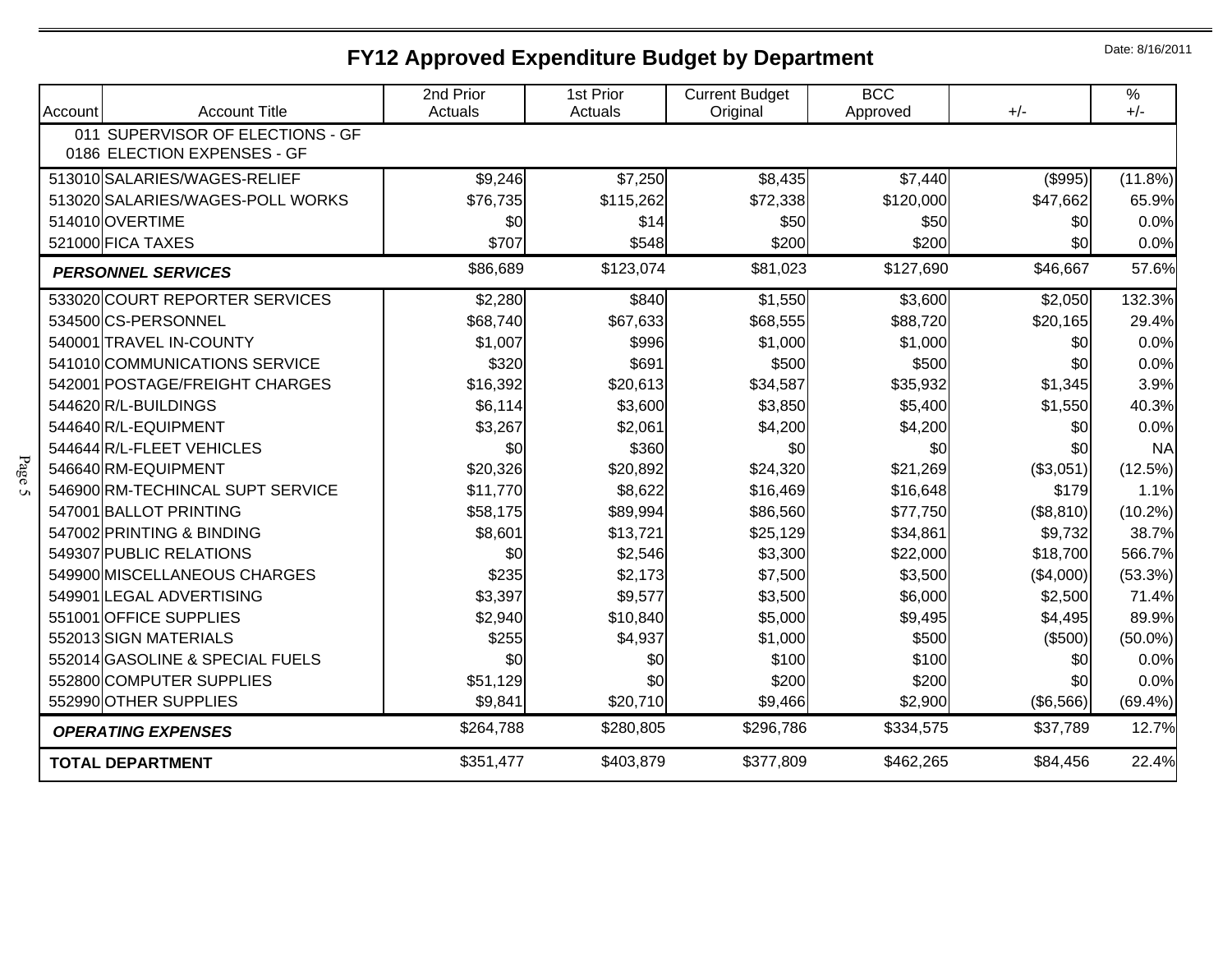#### **Notes**

| Account         | <b>Account Title</b>                                               | <b>Note</b>                                                                                                              | Amount      |
|-----------------|--------------------------------------------------------------------|--------------------------------------------------------------------------------------------------------------------------|-------------|
|                 | 011 SUPERVISOR OF ELECTIONS - GF<br>0185 SUPERVISOR ELECTIONS - GF |                                                                                                                          |             |
|                 | 512010 SALARIES/WAGES-FULL-TIME                                    | DELETE 6641 - ELECTIONS SPECIALIST I<br>INCREASE 8291 - VOTING MACHINE TECH<br>MOVED 6641 - FULL-TIME TO 6642 - PARTTIME |             |
|                 |                                                                    | <b>TOTAL ACCOUNT</b>                                                                                                     | \$0.00      |
|                 | 512020 SALARIES/WAGES-PART-TIME                                    | ADD 8291 - VOTING MACHINE TECH                                                                                           | \$14,082.07 |
|                 |                                                                    | ADD 6642 - ELECTIONS SPECIALIST I                                                                                        | \$18,316.40 |
|                 |                                                                    | <b>TOTAL ACCOUNT</b>                                                                                                     | \$32,398.47 |
|                 | 523000 LIFE & HEALTH INSURANCE                                     | 9 EMPLOYEES CURRENTLY TAKING INSURANCE                                                                                   | \$84,807.00 |
|                 |                                                                    | 7 EMPLOYEES TAKING STIPEND                                                                                               | \$8,400.00  |
|                 |                                                                    | TOTAL ACCOUNT                                                                                                            | \$93,207.00 |
|                 | 534500 CS-PERSONNEL                                                | <b>KELLEY TEMPS</b>                                                                                                      | \$500.00    |
|                 |                                                                    | TOTAL ACCOUNT                                                                                                            | \$500.00    |
| 534900 CS-OTHER |                                                                    | <b>SOE SOFTWARE</b>                                                                                                      | \$500.00    |
|                 |                                                                    | TELEPHONE ON-HOLD MESSAGING                                                                                              | \$500.00    |
|                 |                                                                    | WEBSITE UPDATES (GOVOTE OKALOOSA, KIDS VOTE, TEENS VOTE                                                                  | \$1,000.00  |
|                 |                                                                    | TOTAL ACCOUNT                                                                                                            | \$2,000.00  |
|                 | 540002 TRAVEL OUT-OF-COUNTY                                        | <b>FSASE SUMMER CONFERENCE</b>                                                                                           | \$300.00    |
|                 |                                                                    | <b>COMMITTEE MEETINGS</b>                                                                                                | \$455.00    |
|                 |                                                                    | <b>REGIONAL WORKSHOPS</b>                                                                                                | \$150.00    |
|                 |                                                                    | <b>ELECTION CENTER</b>                                                                                                   | \$560.00    |
|                 |                                                                    | <b>AUBURN CERA</b>                                                                                                       | \$240.00    |
|                 |                                                                    | TAXIS, PARKING, ETC.                                                                                                     | \$100.00    |
|                 |                                                                    | <b>TOTAL ACCOUNT</b>                                                                                                     | \$1,805.00  |
|                 | 540005 TRAVEL LODGING EXPENSES                                     | <b>FSASE SUMMER CONFERENCE</b>                                                                                           | \$1,500.00  |
|                 |                                                                    | <b>COMMITTEE MEETINGS</b>                                                                                                | \$1,200.00  |
|                 |                                                                    | <b>ELECTION CENTER</b>                                                                                                   | \$1,575.00  |
|                 |                                                                    | <b>AUBURN CERA</b>                                                                                                       | \$200.00    |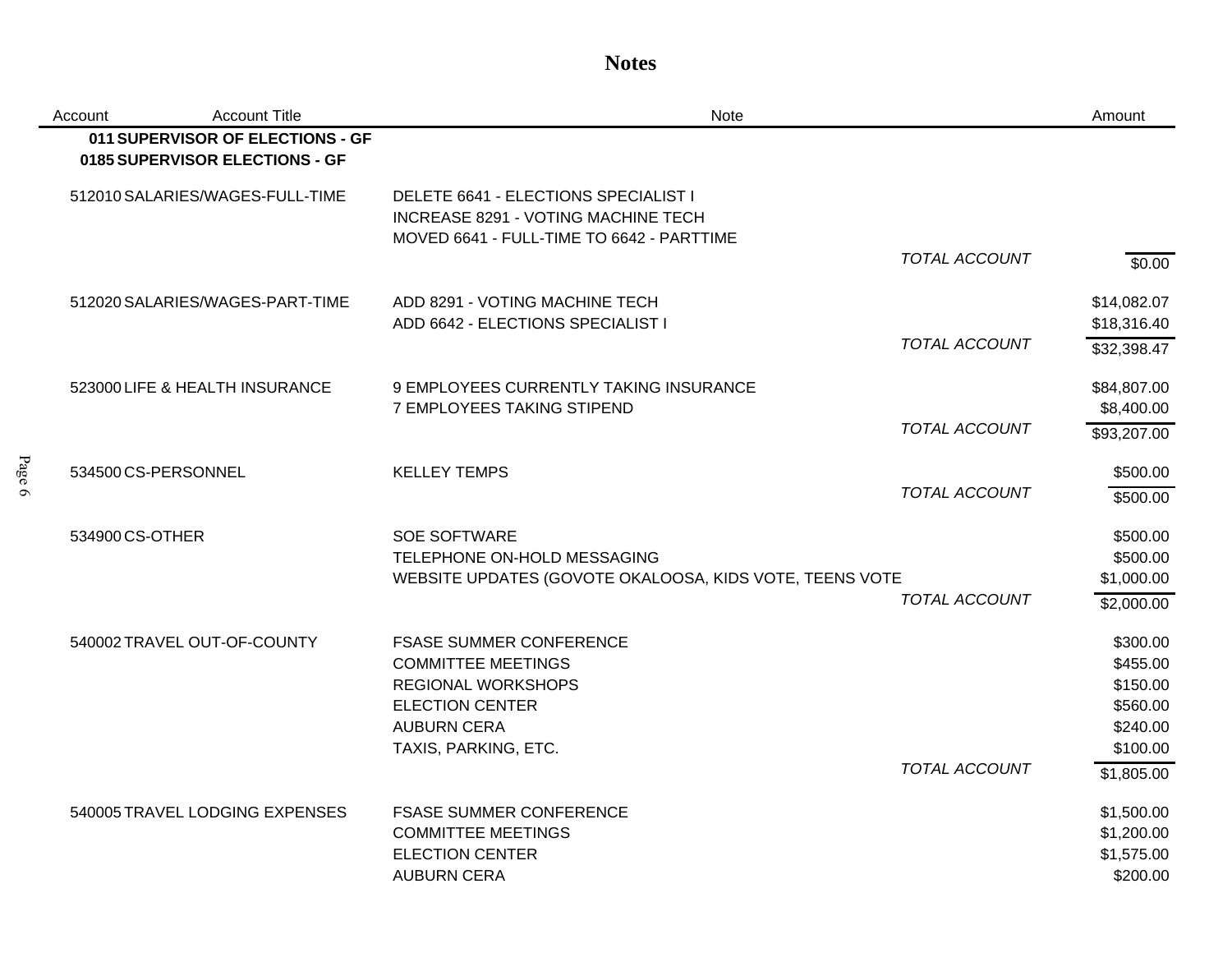#### **Notes**

| Account | Account Title                                                      |                                                  | Note |                      | Amount                                   |
|---------|--------------------------------------------------------------------|--------------------------------------------------|------|----------------------|------------------------------------------|
|         | 011 SUPERVISOR OF ELECTIONS - GF<br>0185 SUPERVISOR ELECTIONS - GF |                                                  |      |                      |                                          |
|         | 540005TRAVEL LODGING EXPENSES                                      | POLL WORKER WORKSHOPS                            |      | <b>TOTAL ACCOUNT</b> | \$400.00<br>\$4,875.00                   |
|         | 564103 COMPUTER EQUIPMENT                                          | VOTER REG SERVER R510<br>DIGI ACCELEPORT XEM PCI |      | TOTAL ACCOUNT        | \$11,773.00<br>\$1,135.00<br>\$12,908.00 |